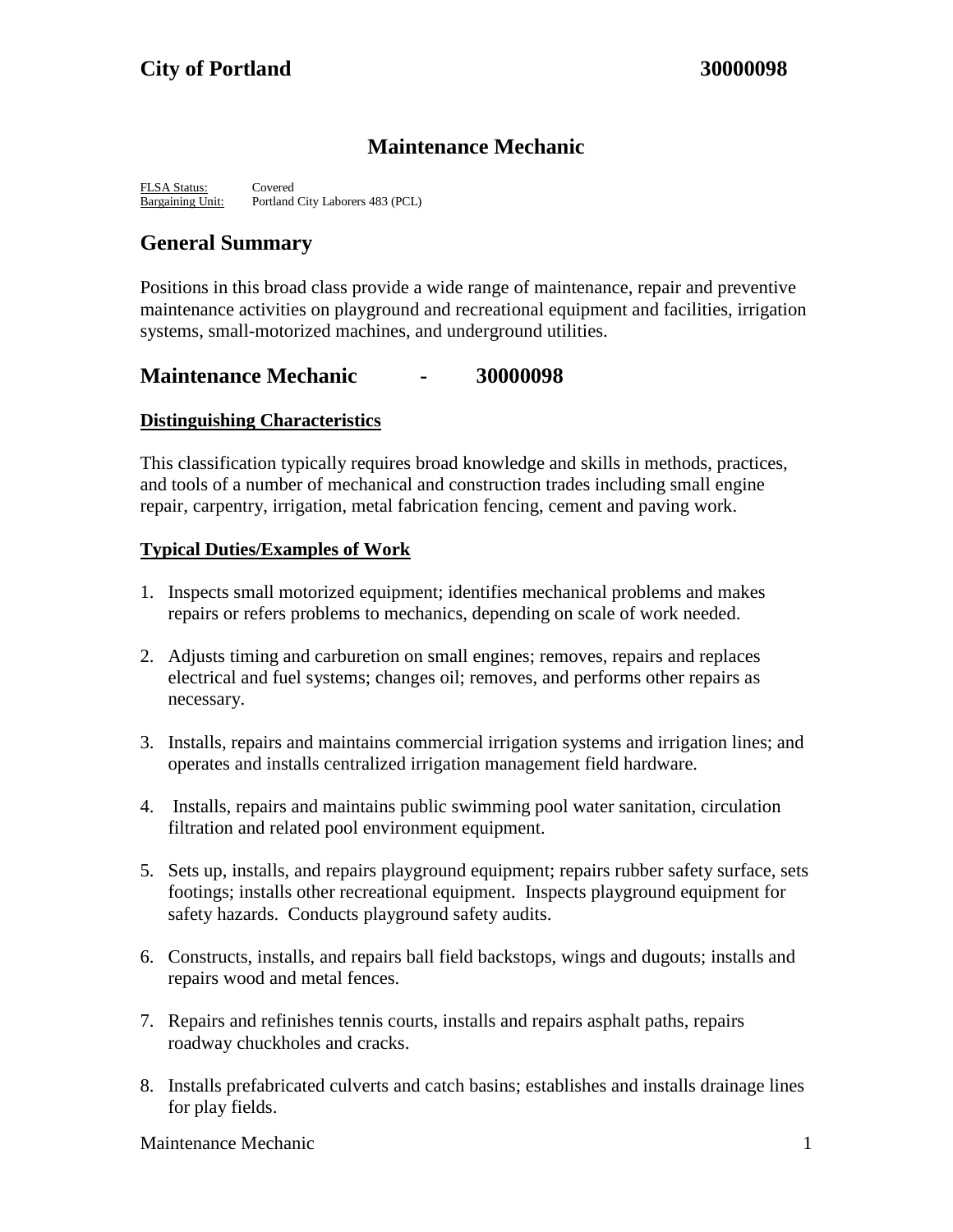# **City of Portland 30000098**

- 9. Fabricates parts as needed from metal, plastic, and wood.
- 10. Keeps labor and time records; keeps index files. Uses computer e-mail, word processing and scheduling programs.
- 11. Repairs and installs locks, lock cores on padlocks and door locks.
- 12. Maintains well logs and prepares well water usage and water rights compliance documentation for the state of Oregon.
- 13. Installs, tests and repairs backflow devices at water points of connection, and files appropriate documentation as required by Oregon law.
- 14. Maintains and operates trench digging machines for irrigation and drain installation and repair.
- 15. Repairs water systems, valves, and faucets, cleans waste lines.
- 16. Maintains, trouble-shoots and repairs low voltage valve wiring and pump control systems.
- 17. Conducts construction reviews to insure proper construction and compliance with plans and building codes prior to accepting project completion by a contractor.
- 18. Conducts underground utilities locates for waterlines, and low voltage control wiring.
- 19. Preparing "as-built" maps for construction modification/additions; locate and maps water, irrigation water, low voltage lines, and drain lines as necessary.
- 20. Installs shoring as required by OSHA regulations when entering trenches.
- 21. Ensures that City meets proper state and local codes and regulations concerning water usage and code compliance.
- 22. Performs related duties as assigned.

#### **Required Knowledge, Skills and Abilities**

Knowledge of: hazards and safety practices involved in work; methods, practices, and tools of a number of mechanical and construction trades including small engine repair, carpentry, metal fabrication, cement and paving work and heating systems; installation and maintenance of irrigation, drainage and sewer systems.

Skill in: maintaining repair and maintenance records; the use of materials, tools and equipment commonly used in the appropriate trades; recognizing and making required